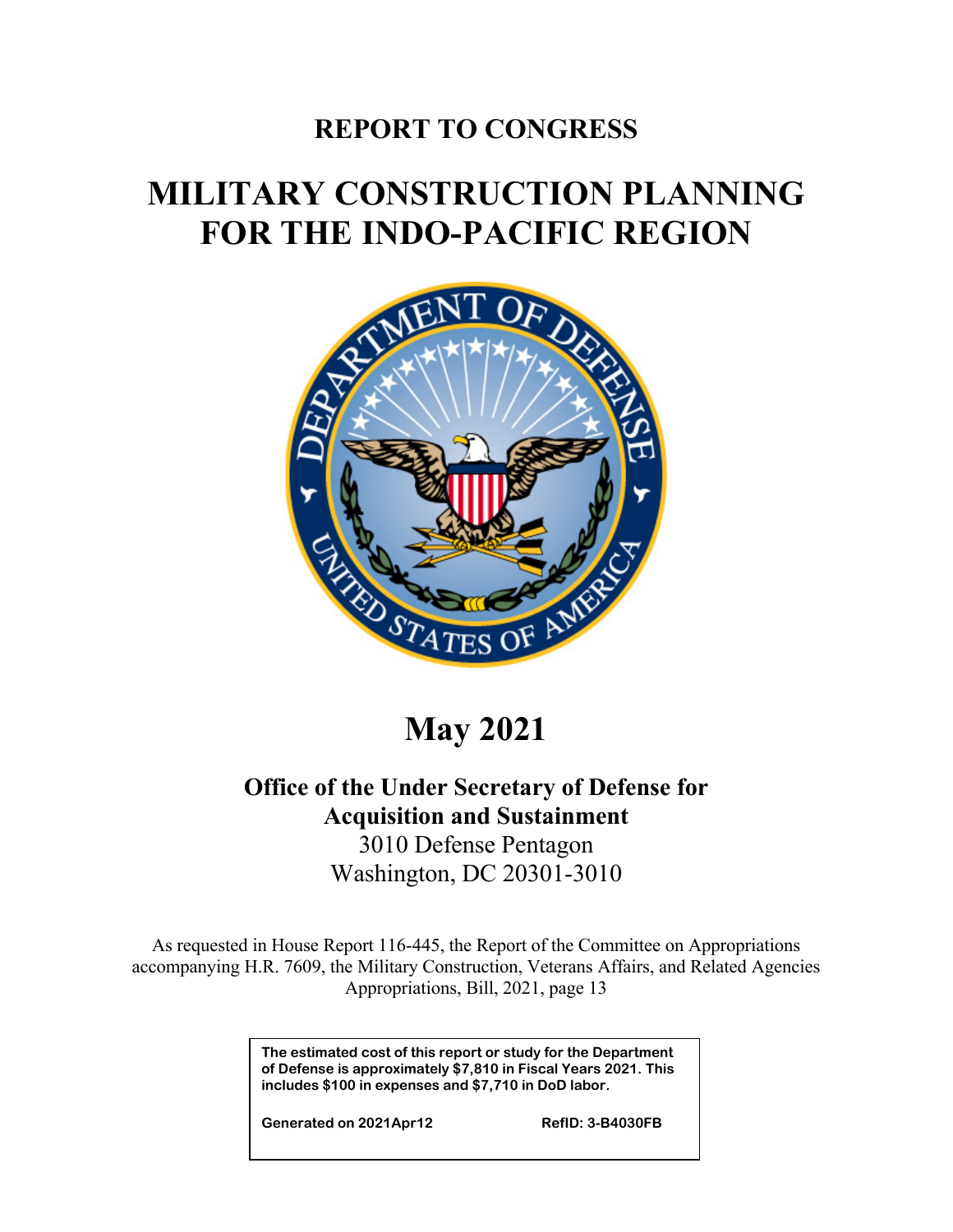#### **I. INTRODUCTION**

House Report 116-445, the Report of the Committee on Appropriations accompanying H.R. 7609, the Military Construction, Veterans Affairs, and Related Agencies Appropriations, Bill, 2021, page 13, requests the Assistant Secretary of Defense for Sustainment to submit a report to the congressional defense committees that identifies: (1) the number of DD Form 1391s for facilities in the Indo-Pacific generated by each military service and agency from FY 2015 through FY 2020 (including host-nation funded projects for which DD Form 1391s were developed) for any purpose, (2) the number of military construction projects in the Indo-Pacific area of responsibility that were included in the Future Years Defense Program (FYDP) for each military service and agency for FY 2015 to FY 2020 and (3) the efforts by the department to accelerate planning and design efforts by the Services to better align departmental strategies with executable projects.

#### **II. THE NUMBER OF DD FORM 1391s FOR FACILITIES FOR FY2015 THROUGH FY 2020**

The Military Departments, Defense Agencies, and Washington Headquarter Services provided the Office of the Deputy Assistant Secretary of Defense (Construction) with the number of DD Form 1391s generated by its organization for FY 2015 through FY 2020. The following table indicates the number of DD Form 1391s generated by each organization.

| Component                                                  | <b>FY2015</b>    | <b>FY2016</b> | <b>FY2017</b> | <b>FY2018</b> | <b>FY2019</b> | <b>FY2020</b>  |
|------------------------------------------------------------|------------------|---------------|---------------|---------------|---------------|----------------|
| Army                                                       | 191              | 74            | 130           | <b>101</b>    | 131           | 221            |
| <b>Navy</b>                                                | 109              | 112           | 119           | 105           | 113           | 96             |
| <b>Air Force</b>                                           | 15               | 37            | 50            | 28            | 41            | 34             |
| <b>Defense Health Agency (DHA)</b>                         |                  | $\mathbf{2}$  |               |               |               |                |
| <b>Defense Logistics Agency</b><br>(DLA)                   | 20               | 24            | 6             | 15            | 13            | 11             |
| <b>DoD Education Activity</b><br>(DoDEA)                   | $\boldsymbol{4}$ |               |               |               | 2             | $\mathfrak{D}$ |
| <b>Missile Defense Agency (MDA)</b>                        |                  |               |               | 3             |               | $\overline{2}$ |
| <b>National Security Agency</b><br>(NSA)                   |                  |               |               |               |               |                |
| <b>Defense Information Systems</b><br><b>Agency (DISA)</b> |                  |               |               |               |               |                |

#### **III. THE NUMBER OF MILITARY CONSTRUCTION PROJECTS IN THE FYDP FOR FY 2015 TO FY2020**

The Military Departments, Defense Agencies, and Washington Headquarter Services provided the Office of the Deputy Assistant Secretary of Defense (Construction) with the number of military construction projects in the Indo-Pacific area of responsibility that it included in the FYDP for FY 2015 to FY 2020. The following table indicates the number military construction projects programmed by each organization.